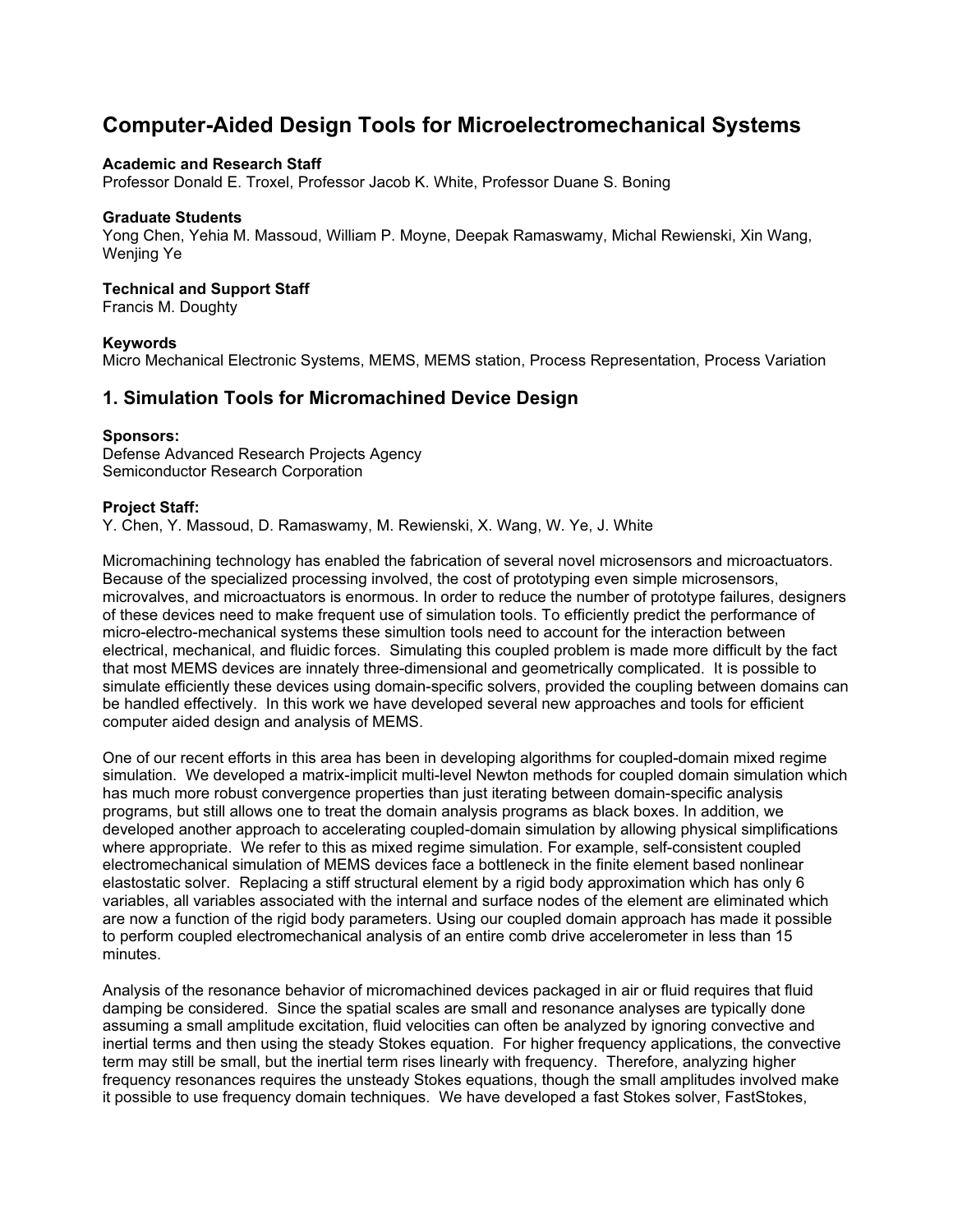based on the precorrected-FFT accelerated boundary-elment techniques. The program can solve the steady Stokes equation or the frequency domain unsteady Stokes equation in extremely complicated geometries. For problems discretized using more than 50,000 unknowns, our accelerated solver is more than three orders of magnitude faster than direct methods.

## 2. Enhancing MEMS Design Using Statistical Process Information

### Project Staff:

William Moyne, Duane Boning, Donald E. Troxel

Micro Electro-Mechanical Systems (MEMS) design is often done using circuit design rules for layout and complex synthesis or mechanical simulation for actual device structure. The problem with this approach is that devices that work well in simulation often have high sensitivity to process variation and therefore can have properties that differ substantially from projected values. These effects lead to both poor performance and lower yields.

Figure 1 shows a picture as well as a diagram of a comb-drive resonator. This device is ideal for process sensitivity analysis because its resonant frequency is a key system parameter that can be easily computed in simulation and is directly affected by the process and underlying geometries.





As an example of the importance of process variation to device performance, Figure 2 compares a 50Khz resonator based on a 2 mm folded beam flexture to a 50Khz resonator using a 4 mm beam. The graph shows that for a 1 s manufacturing variation in beam width (taken from actual MEMS fabrication data), the 4 mm system experienced a 4.2 frequency variation compared to the 10 reduction in system variation (for frequency) would lead to higher yield and tighter system specifications.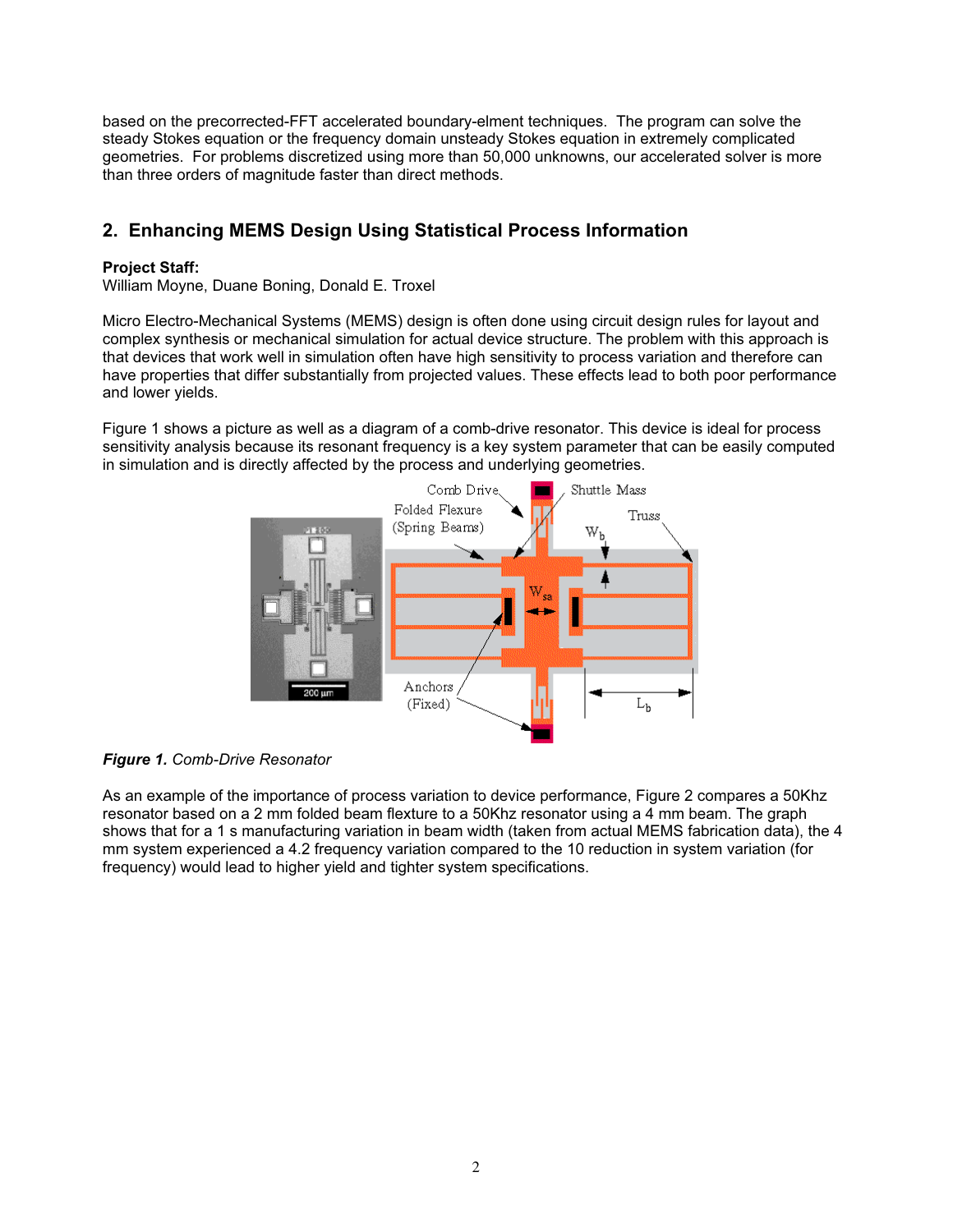

Figure 2. 2.0mm vs. 4.0mm Folded Beam Resonator

A methodology for enhancing MEMS designs was developed using the property shown in figure 2. The comb-drive resonator was used as an example device. A tool for synthesizing resonators that are more robust to process variation was developed. Figure 3 shows the results of synthesizing three resonators using the tool. Figure 3.A shows a 50KHz resonator synthesized for area alone. Typical fabrication process variation would cause this device over 10variation. Figure 3.B shows the same resonator optimized for less than 95process robustness.



Figure 3. Synthesized Resonators: a) 10.22 c) <sup>5</sup>